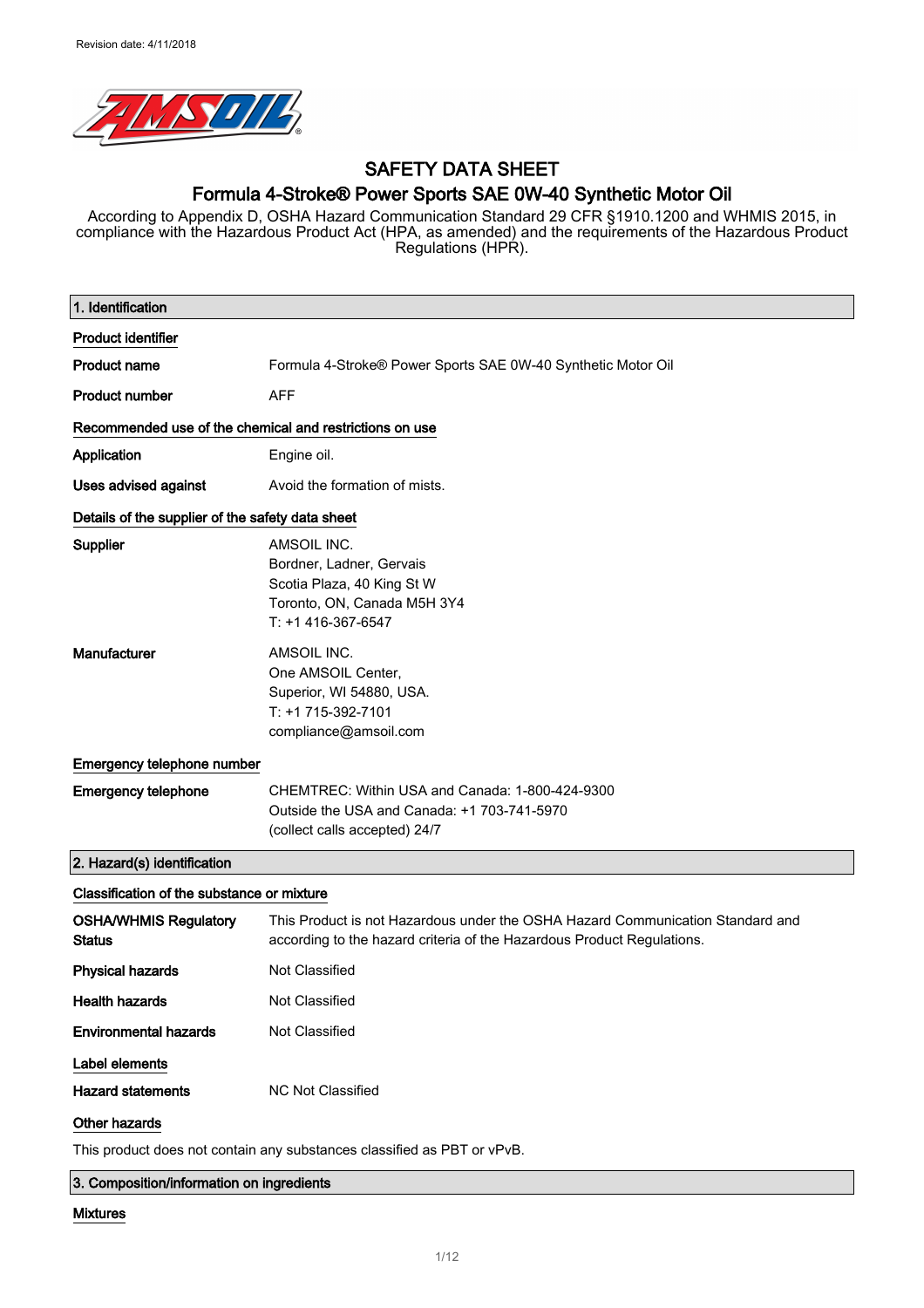| Hydrogenated base oil                                                      | $10 - 15%$                                                                                                                                                                                                                                                                                                                                                                                                                                                                                      |  |
|----------------------------------------------------------------------------|-------------------------------------------------------------------------------------------------------------------------------------------------------------------------------------------------------------------------------------------------------------------------------------------------------------------------------------------------------------------------------------------------------------------------------------------------------------------------------------------------|--|
| CAS number: 64742-54-7                                                     |                                                                                                                                                                                                                                                                                                                                                                                                                                                                                                 |  |
| Classification<br>Asp. Tox. 1 - H304                                       |                                                                                                                                                                                                                                                                                                                                                                                                                                                                                                 |  |
| Dec-1-ene, homopolymer, hydrogenated Dec-1-ene,<br>oligomers, hydrogenated | $10 - 25%$                                                                                                                                                                                                                                                                                                                                                                                                                                                                                      |  |
| CAS number: 68037-01-4                                                     |                                                                                                                                                                                                                                                                                                                                                                                                                                                                                                 |  |
| Classification<br>Asp. Tox. 1 - H304                                       |                                                                                                                                                                                                                                                                                                                                                                                                                                                                                                 |  |
| Benzenamine, N-phenyl-, reaction products with 2,4,4-<br>trimethylpentene  | $1 - 2.5%$                                                                                                                                                                                                                                                                                                                                                                                                                                                                                      |  |
| CAS number: 68411-46-1                                                     |                                                                                                                                                                                                                                                                                                                                                                                                                                                                                                 |  |
| Classification<br>Aquatic Chronic 3 - H412                                 |                                                                                                                                                                                                                                                                                                                                                                                                                                                                                                 |  |
|                                                                            | The full text for all hazard statements is displayed in Section 16.                                                                                                                                                                                                                                                                                                                                                                                                                             |  |
| <b>Composition comments</b>                                                | The exact percentage is withheld as a trade secret in accordance with 29 CFR 1910.1200.                                                                                                                                                                                                                                                                                                                                                                                                         |  |
| 4. First-aid measures                                                      |                                                                                                                                                                                                                                                                                                                                                                                                                                                                                                 |  |
| Description of first aid measures                                          |                                                                                                                                                                                                                                                                                                                                                                                                                                                                                                 |  |
| <b>General information</b>                                                 | Get medical attention if any discomfort continues. Show this Safety Data Sheet to the medical<br>personnel.                                                                                                                                                                                                                                                                                                                                                                                     |  |
| Inhalation                                                                 | Move affected person to fresh air and keep warm and at rest in a position comfortable for<br>breathing. Maintain an open airway. Loosen tight clothing such as collar, tie or belt.                                                                                                                                                                                                                                                                                                             |  |
| Ingestion                                                                  | Rinse mouth thoroughly with water. Remove any dentures. Give a few small glasses of water<br>or milk to drink. Stop if the affected person feels sick as vomiting may be dangerous. Do not<br>induce vomiting unless under the direction of medical personnel. If vomiting occurs, the head<br>should be kept low so that vomit does not enter the lungs. Never give anything by mouth to an<br>unconscious person. Maintain an open airway. Loosen tight clothing such as collar, tie or belt. |  |
| <b>Skin Contact</b>                                                        | Rinse with water.                                                                                                                                                                                                                                                                                                                                                                                                                                                                               |  |
| Eye contact                                                                | Rinse immediately with plenty of water. Remove any contact lenses and open eyelids wide<br>apart. Continue to rinse for at least 10 minutes.                                                                                                                                                                                                                                                                                                                                                    |  |
| <b>Protection of first aiders</b>                                          | First aid personnel should wear appropriate protective equipment during any rescue.                                                                                                                                                                                                                                                                                                                                                                                                             |  |
|                                                                            | Most important symptoms and effects, both acute and delayed                                                                                                                                                                                                                                                                                                                                                                                                                                     |  |
| <b>General information</b>                                                 | See Section 11 for additional information on health hazards. The severity of the symptoms<br>described will vary dependent on the concentration and the length of exposure.                                                                                                                                                                                                                                                                                                                     |  |
| Inhalation                                                                 | Prolonged inhalation of high concentrations may damage respiratory system.                                                                                                                                                                                                                                                                                                                                                                                                                      |  |
| Ingestion                                                                  | Gastrointestinal symptoms, including upset stomach. Fumes from the stomach contents may<br>be inhaled, resulting in the same symptoms as inhalation.                                                                                                                                                                                                                                                                                                                                            |  |
| Skin contact                                                               | Prolonged contact may cause dryness of the skin.                                                                                                                                                                                                                                                                                                                                                                                                                                                |  |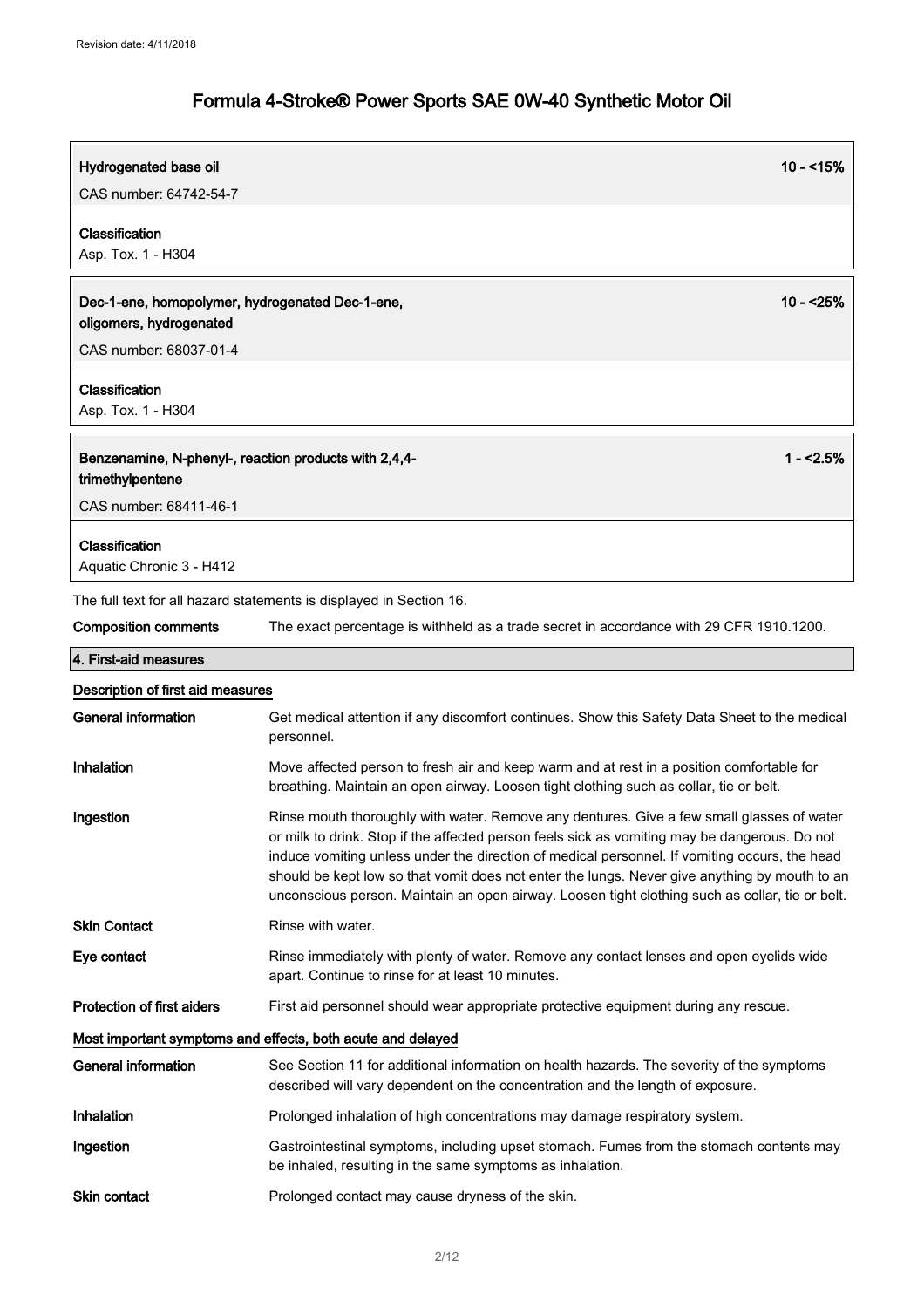| Eye contact                                           | May cause temporary eye irritation.                                                                                                                                                                                                                                                                                                                                                                                                                                      |
|-------------------------------------------------------|--------------------------------------------------------------------------------------------------------------------------------------------------------------------------------------------------------------------------------------------------------------------------------------------------------------------------------------------------------------------------------------------------------------------------------------------------------------------------|
|                                                       | Indication of immediate medical attention and special treatment needed                                                                                                                                                                                                                                                                                                                                                                                                   |
| Notes for the doctor                                  | Treat symptomatically.                                                                                                                                                                                                                                                                                                                                                                                                                                                   |
| <b>Specific treatments</b>                            | No special treatment required.                                                                                                                                                                                                                                                                                                                                                                                                                                           |
| 5. Fire-fighting measures                             |                                                                                                                                                                                                                                                                                                                                                                                                                                                                          |
| <b>Extinguishing media</b>                            |                                                                                                                                                                                                                                                                                                                                                                                                                                                                          |
| Suitable extinguishing media                          | Extinguish with alcohol-resistant foam, carbon dioxide, dry powder or water fog. Use fire-<br>extinguishing media suitable for the surrounding fire.                                                                                                                                                                                                                                                                                                                     |
| Unsuitable extinguishing<br>media                     | Do not use water jet as an extinguisher, as this will spread the fire.                                                                                                                                                                                                                                                                                                                                                                                                   |
| Special hazards arising from the substance or mixture |                                                                                                                                                                                                                                                                                                                                                                                                                                                                          |
| Specific hazards                                      | Containers can burst violently or explode when heated, due to excessive pressure build-up.                                                                                                                                                                                                                                                                                                                                                                               |
| <b>Hazardous combustion</b><br>products               | Thermal decomposition or combustion products may include the following substances:<br>Harmful gases or vapors.                                                                                                                                                                                                                                                                                                                                                           |
| Advice for firefighters                               |                                                                                                                                                                                                                                                                                                                                                                                                                                                                          |
| Protective actions during<br>firefighting             | Avoid breathing fire gases or vapors. Evacuate area. Cool containers exposed to heat with<br>water spray and remove them from the fire area if it can be done without risk. Cool containers<br>exposed to flames with water until well after the fire is out. If a leak or spill has not ignited, use<br>water spray to disperse vapors and protect men stopping the leak.                                                                                               |
| Special protective equipment<br>for firefighters      | Wear positive-pressure self-contained breathing apparatus (SCBA) and appropriate protective<br>clothing. Standard Firefighter's clothing including helmets, protective boots and gloves, that<br>provides a basic level of protection during chemical incidents is defined by the Canada<br>Occupational Health and Safety Regulations, by provincial guidelines on occupational health<br>and safety or by NFPA standards if applicable.                                |
| 6. Accidental release measures                        |                                                                                                                                                                                                                                                                                                                                                                                                                                                                          |
|                                                       | Personal precautions, protective equipment and emergency procedures                                                                                                                                                                                                                                                                                                                                                                                                      |
| <b>Personal precautions</b>                           | No action shall be taken without appropriate training or involving any personal risk. Keep<br>unnecessary and unprotected personnel away from the spillage. Wear protective clothing as<br>described in Section 8 of this safety data sheet. Follow precautions for safe handling<br>described in this safety data sheet. Wash thoroughly after dealing with a spillage. Use<br>protective equipment appropriate for surrounding materials.                              |
| <b>Environmental precautions</b>                      |                                                                                                                                                                                                                                                                                                                                                                                                                                                                          |
| <b>Environmental precautions</b>                      | Avoid discharge to the aquatic environment.                                                                                                                                                                                                                                                                                                                                                                                                                              |
| Methods and material for containment and cleaning up  |                                                                                                                                                                                                                                                                                                                                                                                                                                                                          |
| Methods for cleaning up                               | Wear protective clothing as described in Section 8 of this safety data sheet. Clear up spills<br>immediately and dispose of waste safely. Reuse or recycle products wherever possible.<br>Absorb the spillage with an inert, dry material and place it in a suitable waste disposal<br>container. Flush contaminated area with plenty of water. Wash thoroughly after dealing with a<br>spillage. Dispose of contents/container in accordance with national regulations. |
| Reference to other sections                           | For personal protection, see Section 8. For waste disposal, see Section 13.                                                                                                                                                                                                                                                                                                                                                                                              |
| 7. Handling and storage                               |                                                                                                                                                                                                                                                                                                                                                                                                                                                                          |
| Precautions for safe handling                         |                                                                                                                                                                                                                                                                                                                                                                                                                                                                          |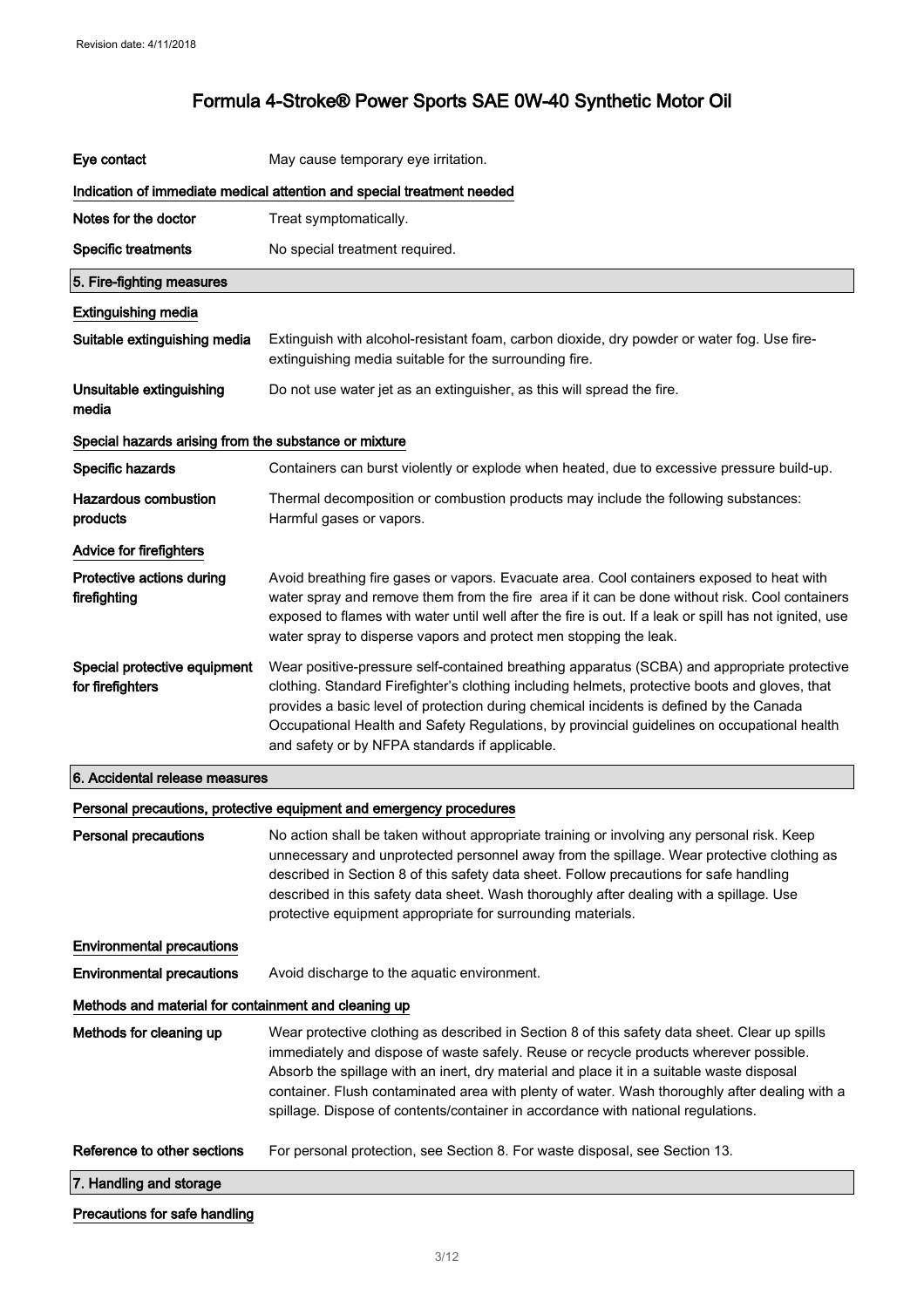| Usage precautions                                            | Read and follow manufacturer's recommendations. Wear protective clothing as described in<br>Section 8 of this safety data sheet. Keep away from food, drink and animal feeding stuffs.<br>Handle all packages and containers carefully to minimize spills. Keep container tightly sealed<br>when not in use. Avoid contact with used product. Do not reuse empty containers. Avoid the<br>formation of mists. |  |
|--------------------------------------------------------------|---------------------------------------------------------------------------------------------------------------------------------------------------------------------------------------------------------------------------------------------------------------------------------------------------------------------------------------------------------------------------------------------------------------|--|
| Advice on general<br>occupational hygiene                    | Wash promptly if skin becomes contaminated. Take off contaminated clothing and wash<br>before reuse. Wash contaminated clothing before reuse. Do not eat, drink or smoke when<br>using this product. Wash at the end of each work shift and before eating, smoking and using<br>the toilet. Change work clothing daily before leaving workplace.                                                              |  |
| Conditions for safe storage, including any incompatibilities |                                                                                                                                                                                                                                                                                                                                                                                                               |  |
| <b>Storage precautions</b>                                   | Store away from incompatible materials (see Section 10). Keep container tightly closed, in a<br>cool, well ventilated place. Protect containers from damage.                                                                                                                                                                                                                                                  |  |
| Storage class                                                | Chemical storage.                                                                                                                                                                                                                                                                                                                                                                                             |  |
| Specific end uses(s)                                         |                                                                                                                                                                                                                                                                                                                                                                                                               |  |
| Specific end use(s)                                          | The identified uses for this product are detailed in Section 1.                                                                                                                                                                                                                                                                                                                                               |  |
| 8. Exposure Controls/personal protection                     |                                                                                                                                                                                                                                                                                                                                                                                                               |  |
| <b>Control parameters</b>                                    |                                                                                                                                                                                                                                                                                                                                                                                                               |  |
| Occupational exposure limits                                 |                                                                                                                                                                                                                                                                                                                                                                                                               |  |
| Comments                                                     | The following constituents are the only constituents of the product which have a PEL, TLV or<br>other recommended exposure limit. At this time, the other constituents have no known<br>exposure limits.                                                                                                                                                                                                      |  |
|                                                              | Under conditions which may generate mists, the following exposure limits are recommended:                                                                                                                                                                                                                                                                                                                     |  |
| Long-term exposure limit (8-hour TWA): 5 mg/m <sup>3</sup>   |                                                                                                                                                                                                                                                                                                                                                                                                               |  |

Short-term exposure limit (15-minute): 10 mg/m<sup>3</sup>

### Exposure controls

| Appropriate engineering | Provide adequate ventilation. Good general ventilation should be adequate to control worker                                                                                                                                                                                                                                                                                                                                                                                                                                                                                                                                                                                                                                                                                                                                              |
|-------------------------|------------------------------------------------------------------------------------------------------------------------------------------------------------------------------------------------------------------------------------------------------------------------------------------------------------------------------------------------------------------------------------------------------------------------------------------------------------------------------------------------------------------------------------------------------------------------------------------------------------------------------------------------------------------------------------------------------------------------------------------------------------------------------------------------------------------------------------------|
| controls                | exposure to airborne contaminants.                                                                                                                                                                                                                                                                                                                                                                                                                                                                                                                                                                                                                                                                                                                                                                                                       |
| Eye/face protection     | Eyewear complying with an approved standard should be worn if a risk assessment indicates<br>eye contact is possible. Personal protective equipment for eye and face protection should<br>comply with OSHA 1910.133 and/or the Canadian regulation on health and safety at work,<br>SOR/86-304, Part XII (12.6), and any relevant provincial regulation relating to health and<br>safety at work. The following protection should be worn: Chemical splash goggles.                                                                                                                                                                                                                                                                                                                                                                      |
| Hand protection         | Chemical-resistant, impervious gloves complying with an approved standard should be worn if<br>a risk assessment indicates skin contact is possible. The most suitable glove should be<br>chosen in consultation with the glove supplier/manufacturer, who can provide information<br>about the breakthrough time of the glove material. To protect hands from chemicals, gloves<br>should comply with OSHA 1910.138 and/or the Canadian regulation on health and safety at<br>work, SOR/86-304, Part XII (12.9), and be demonstrated to be impervious to the chemical and<br>resist degradation. Considering the data specified by the glove manufacturer, check during<br>use that the gloves are retaining their protective properties and change them as soon as any<br>deterioration is detected. Frequent changes are recommended. |
| Other skin and body     | Appropriate footwear and additional protective clothing complying with an approved standard                                                                                                                                                                                                                                                                                                                                                                                                                                                                                                                                                                                                                                                                                                                                              |
| protection              | should be worn if a risk assessment indicates skin contamination is possible.                                                                                                                                                                                                                                                                                                                                                                                                                                                                                                                                                                                                                                                                                                                                                            |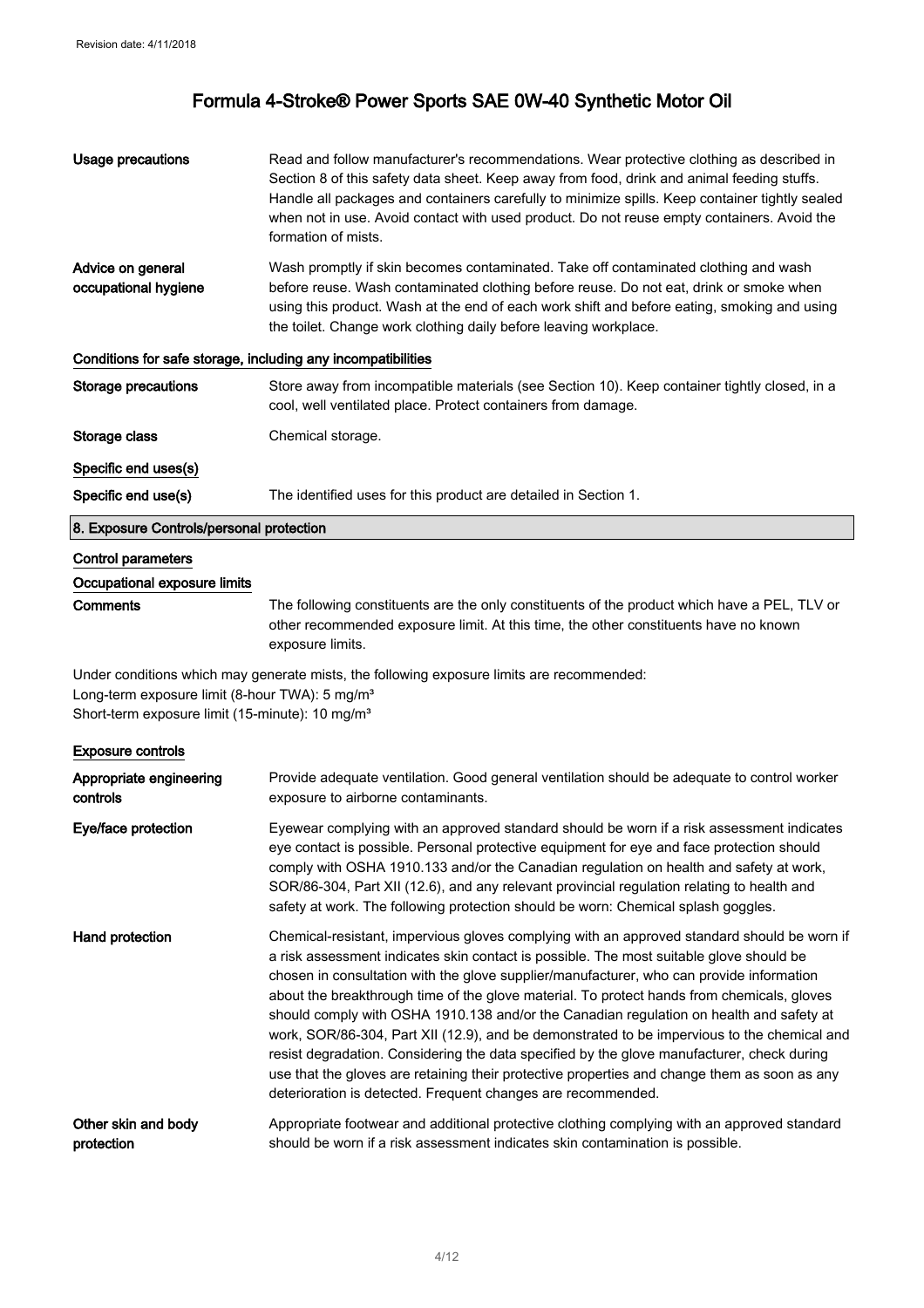| Hygiene measures                          | Provide eyewash station and safety shower. Contaminated work clothing should not be<br>allowed out of the workplace. Wash contaminated clothing before reuse. Clean equipment<br>and the work area every day. Good personal hygiene procedures should be implemented.<br>Wash at the end of each work shift and before eating, smoking and using the toilet. When<br>using do not eat, drink or smoke. |
|-------------------------------------------|--------------------------------------------------------------------------------------------------------------------------------------------------------------------------------------------------------------------------------------------------------------------------------------------------------------------------------------------------------------------------------------------------------|
| <b>Respiratory protection</b>             | Respiratory protection complying with an approved standard should be worn if a risk<br>assessment indicates inhalation of contaminants is possible. Provide adequate ventilation.<br>Large Spillages: If ventilation is inadequate, suitable respiratory protection must be worn.                                                                                                                      |
| <b>Environmental exposure</b><br>controls | Not regarded as dangerous for the environment.                                                                                                                                                                                                                                                                                                                                                         |

9. Physical and Chemical Properties

### Information on basic physical and chemical properties

| Appearance                                      | Liquid.                                                     |
|-------------------------------------------------|-------------------------------------------------------------|
| Color                                           | Amber.                                                      |
| Odor                                            | Mild hydrocarbon.                                           |
| <b>Odor threshold</b>                           | Not available.                                              |
| pH                                              | Not available.                                              |
| <b>Melting point</b>                            | Not available.                                              |
| Initial boiling point and range                 | Not available.                                              |
| Flash point                                     | 234°C Cleveland open cup. [ASTM D 92]                       |
| <b>Evaporation rate</b>                         | Not available.                                              |
| Upper/lower flammability or<br>explosive limits | Not available.                                              |
| Vapor pressure                                  | Not available.                                              |
| Vapor density                                   | Not available.                                              |
| <b>Relative density</b>                         | 0.8488                                                      |
| Solubility(ies)                                 | Not known.                                                  |
| <b>Partition coefficient</b>                    | Not available.                                              |
| Auto-ignition temperature                       | Not available.                                              |
| <b>Decomposition Temperature</b>                | Not available.                                              |
| <b>Viscosity</b>                                | 87.0 cSt @ 40°C<br>14.8 cSt @ 100°C<br>[ASTM D 445]         |
| <b>Explosive properties</b>                     | Not considered to be explosive.                             |
| <b>Oxidizing properties</b>                     | Does not meet the criteria for classification as oxidizing. |
| Fire point                                      | 246°C Cleveland open cup. [ASTM D 92]                       |
| Pour point                                      | -50°C [ASTM D 97]                                           |
| 10. Stability and reactivity                    |                                                             |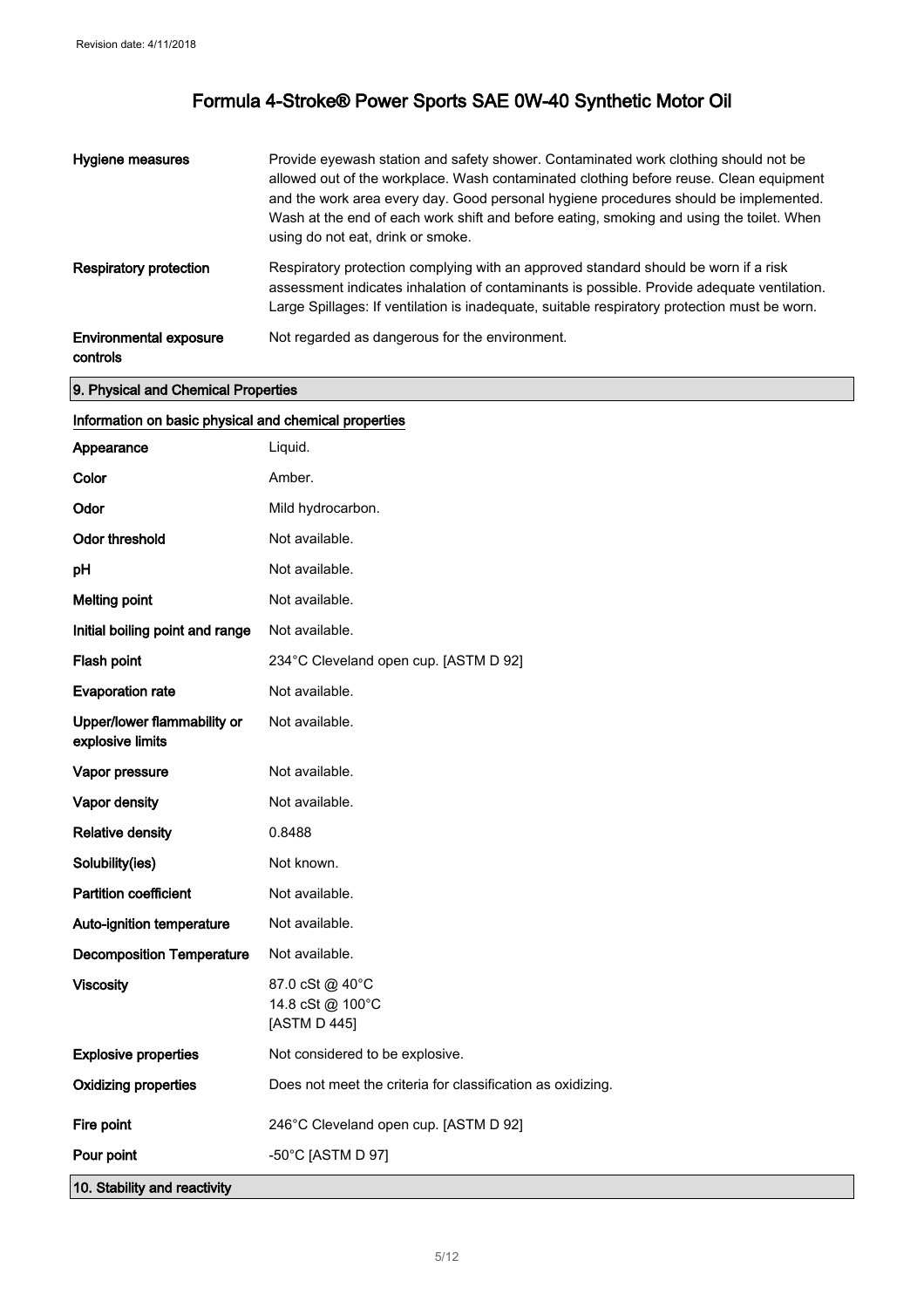| <b>Reactivity</b>                                                    | See the other subsections of this section for further details.                                                                                                         |
|----------------------------------------------------------------------|------------------------------------------------------------------------------------------------------------------------------------------------------------------------|
| <b>Stability</b>                                                     | Stable at normal ambient temperatures and when used as recommended. Stable under the<br>prescribed storage conditions.                                                 |
| Possibility of hazardous<br>reactions                                | No potentially hazardous reactions known.                                                                                                                              |
| <b>Conditions to avoid</b>                                           | There are no known conditions that are likely to result in a hazardous situation.                                                                                      |
| Materials to avoid                                                   | No specific material or group of materials is likely to react with the product to produce a<br>hazardous situation.                                                    |
| Hazardous decomposition<br>products                                  | Does not decompose when used and stored as recommended. Thermal decomposition or<br>combustion products may include the following substances: Harmful gases or vapors. |
| 11. Toxicological information                                        |                                                                                                                                                                        |
| Information on toxicological effects                                 |                                                                                                                                                                        |
| <b>Toxicological effects</b>                                         | Not regarded as a health hazard under current legislation.                                                                                                             |
| Acute toxicity - oral<br>Notes (oral LD <sub>50</sub> )              | Based on available data the classification criteria are not met.                                                                                                       |
| Acute toxicity - dermal<br>Notes (dermal LD <sub>50</sub> )          | Based on available data the classification criteria are not met.                                                                                                       |
| Acute toxicity - inhalation<br>Notes (inhalation LC <sub>50</sub> )  | Based on available data the classification criteria are not met.                                                                                                       |
| Skin corrosion/irritation<br>Animal data                             | Based on available data the classification criteria are not met.                                                                                                       |
| Serious eye damage/irritation<br>Serious eye damage/irritation       | Based on available data the classification criteria are not met.                                                                                                       |
| <b>Respiratory sensitization</b><br><b>Respiratory sensitization</b> | Based on available data the classification criteria are not met.                                                                                                       |
| <b>Skin sensitization</b><br><b>Skin sensitization</b>               | Based on available data the classification criteria are not met.                                                                                                       |
| Germ cell mutagenicity<br>Genotoxicity - in vitro                    | Based on available data the classification criteria are not met.                                                                                                       |
| Carcinogenicity<br>Carcinogenicity                                   | Based on available data the classification criteria are not met.                                                                                                       |
| <b>IARC</b> carcinogenicity                                          | None of the ingredients are listed or exempt.                                                                                                                          |
| Reproductive toxicity<br>Reproductive toxicity - fertility           | Based on available data the classification criteria are not met.                                                                                                       |
| Reproductive toxicity -<br>development                               | Based on available data the classification criteria are not met.                                                                                                       |
| Specific target organ toxicity - single exposure                     |                                                                                                                                                                        |
| STOT - single exposure                                               | Not classified as a specific target organ toxicant after a single exposure.                                                                                            |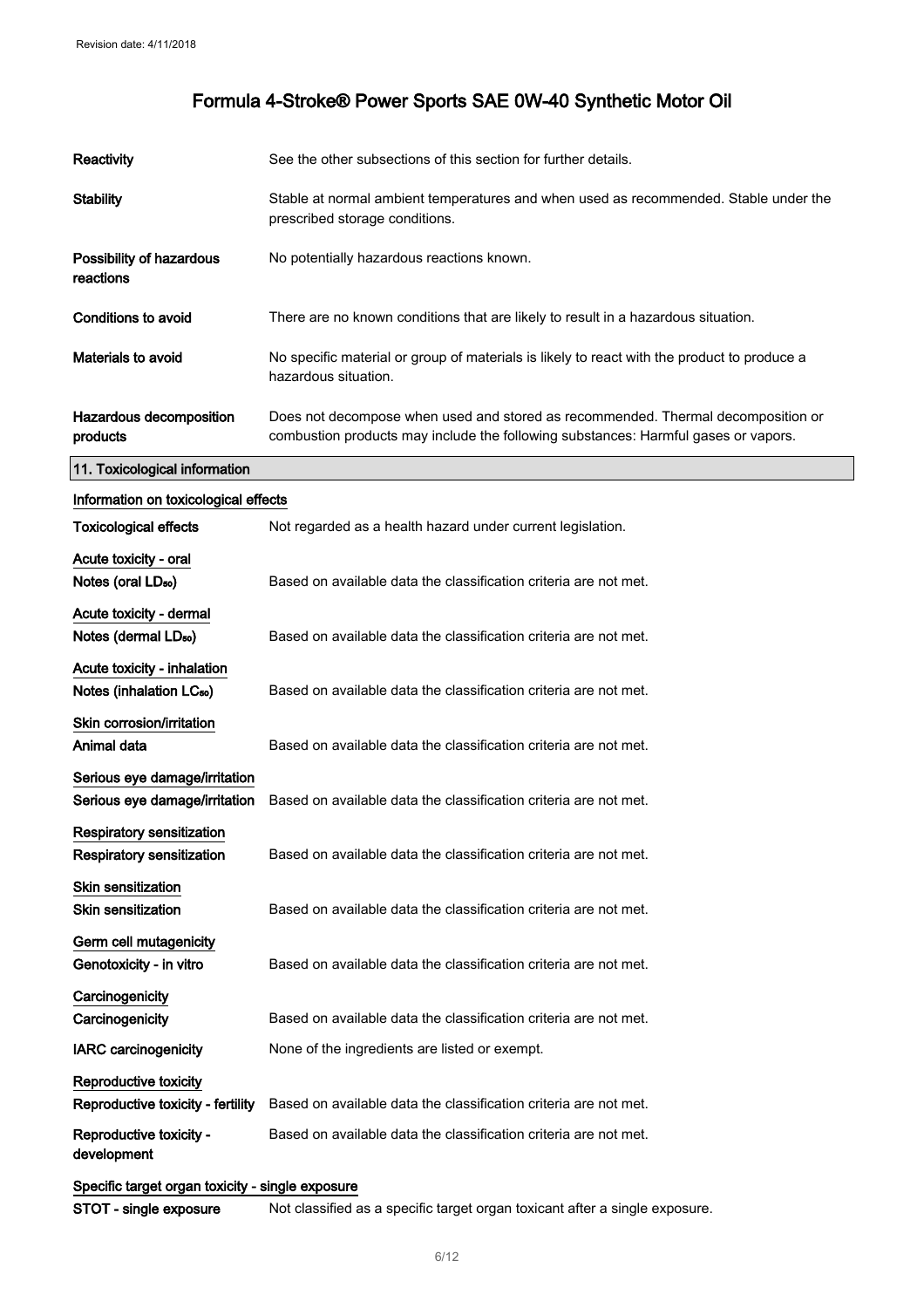| opoolilo targot organi toxioity - ropodtoa oxpoodio |                                                                                                                                                      |
|-----------------------------------------------------|------------------------------------------------------------------------------------------------------------------------------------------------------|
| STOT - repeated exposure                            | Not classified as a specific target organ toxicant after repeated exposure.                                                                          |
| Aspiration hazard<br><b>Aspiration hazard</b>       | Based on available data the classification criteria are not met.                                                                                     |
| General information                                 | No specific health hazards known. The severity of the symptoms described will vary<br>dependent on the concentration and the length of exposure.     |
| Inhalation                                          | Prolonged inhalation of high concentrations may damage respiratory system.                                                                           |
| Ingestion                                           | Gastrointestinal symptoms, including upset stomach. Fumes from the stomach contents may<br>be inhaled, resulting in the same symptoms as inhalation. |
| <b>Skin Contact</b>                                 | Prolonged contact may cause dryness of the skin.                                                                                                     |
| Eye contact                                         | May cause temporary eye irritation.                                                                                                                  |
| Route of exposure                                   | Ingestion Inhalation Skin and/or eye contact                                                                                                         |
| <b>Target Organs</b>                                | No specific target organs known.                                                                                                                     |
| <b>Medical considerations</b>                       | Skin disorders and allergies.                                                                                                                        |

### Specific target organ toxicity - repeated exposure

## Toxicological information on ingredients.

### Hydrogenated base oil

| Acute toxicity - oral                  |                                                                                                                                 |
|----------------------------------------|---------------------------------------------------------------------------------------------------------------------------------|
| Notes (oral LD <sub>50</sub> )         | LD <sub>50</sub> > 5000 mg/kg, Oral, Rat REACH dossier information.                                                             |
| Acute toxicity - dermal                |                                                                                                                                 |
| Notes (dermal LD <sub>50</sub> )       | LD <sub>50</sub> > 5000 mg/kg, Dermal, Rabbit REACH dossier information.                                                        |
| Acute toxicity - inhalation            |                                                                                                                                 |
| Notes (inhalation LC <sub>50</sub> )   | LC <sub>50</sub> > 5.53 mg/l, Inhalation, Rat REACH dossier information.                                                        |
| Skin corrosion/irritation              |                                                                                                                                 |
| Animal data                            | Dose: 0.5ml, 24 hours, Rabbit Erythema/eschar score: No erythema (0). Edema<br>score: No oedema (0). REACH dossier information. |
| Serious eye damage/irritation          |                                                                                                                                 |
| Serious eye<br>damage/irritation       | Dose: 0.1ml, 72 hours, Rabbit REACH dossier information.                                                                        |
| Skin sensitization                     |                                                                                                                                 |
| <b>Skin sensitization</b>              | Buehler test - Guinea pig: Not sensitizing. REACH dossier information.                                                          |
| Germ cell mutagenicity                 |                                                                                                                                 |
| Genotoxicity - in vitro                | Gene mutation: Negative. REACH dossier information.                                                                             |
| Genotoxicity - in vivo                 | Chromosome aberration: Negative. REACH dossier information.                                                                     |
| Reproductive toxicity                  |                                                                                                                                 |
| Reproductive toxicity -<br>fertility   | Screening - NOAEL > 1000 mg/kg/day, Oral, Rat P REACH dossier information.                                                      |
| Reproductive toxicity -<br>development | Developmental toxicity: - LOAEL: 125 mg/kg/day, Dermal, Rat REACH dossier<br>information.                                       |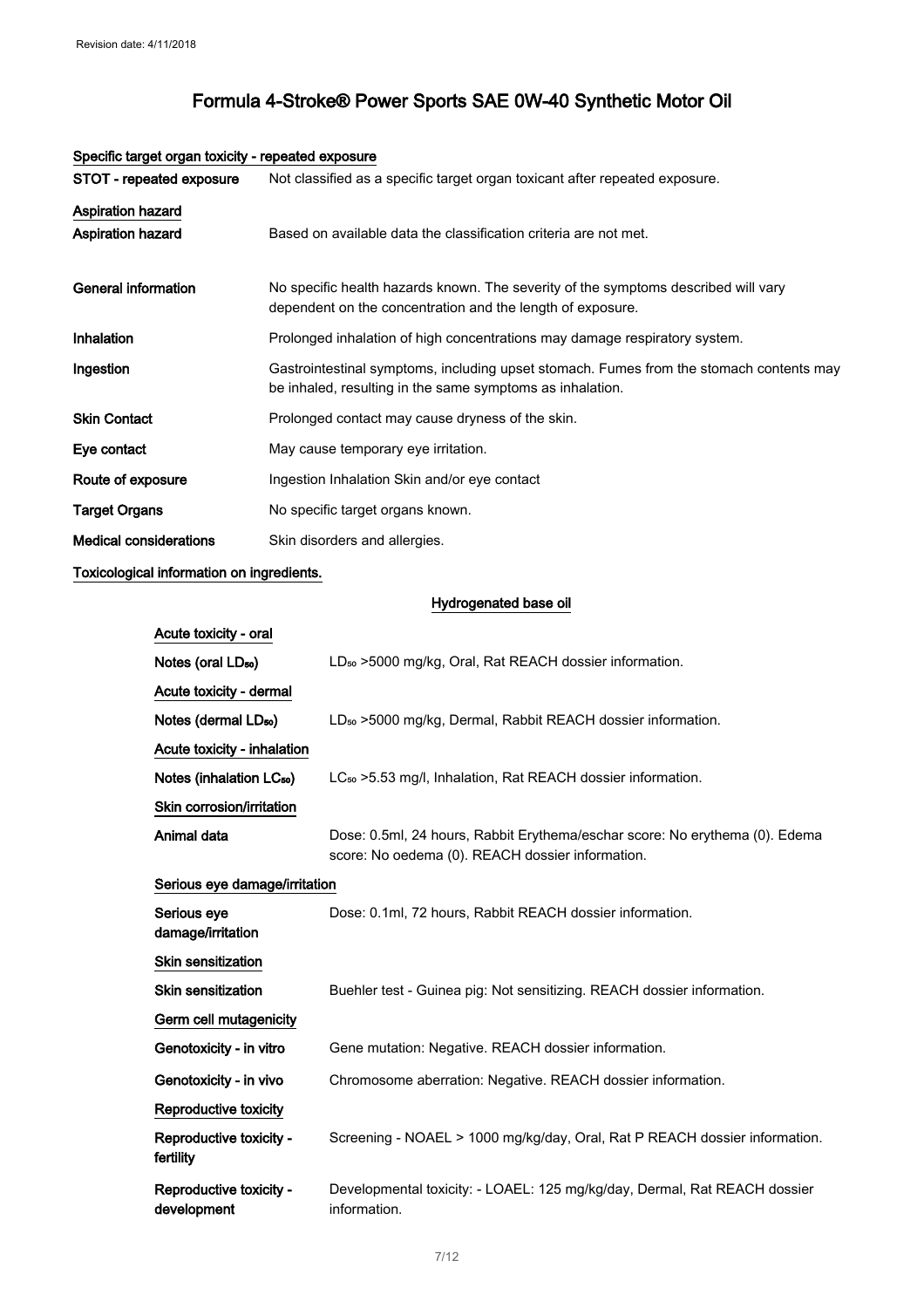|                 | Acute toxicity - oral                  |                                                                                                                                                                                                                                           |
|-----------------|----------------------------------------|-------------------------------------------------------------------------------------------------------------------------------------------------------------------------------------------------------------------------------------------|
|                 | Notes (oral LD <sub>50</sub> )         | LD <sub>so</sub> >5000 mg/kg, Oral, Rat REACH dossier information. Based on available data<br>the classification criteria are not met.                                                                                                    |
|                 | Acute toxicity - dermal                |                                                                                                                                                                                                                                           |
|                 | Notes (dermal LD <sub>50</sub> )       | LD <sub>50</sub> > 2000 mg/kg, Dermal, Rat REACH dossier information. Based on available<br>data the classification criteria are not met.                                                                                                 |
|                 | Acute toxicity - inhalation            |                                                                                                                                                                                                                                           |
|                 | Notes (inhalation LC <sub>50</sub> )   | LC <sub>so</sub> >5.2 mg/l, Inhalation, Rat REACH dossier information. Based on available data<br>the classification criteria are not met.                                                                                                |
|                 | Skin corrosion/irritation              |                                                                                                                                                                                                                                           |
|                 | Animal data                            | Dose: 0.5 mL, 24 hours, Rabbit Erythema/eschar score: No erythema (0). Edema<br>score: No oedema (0). Primary dermal irritation index: 0.5 REACH dossier<br>information. Based on available data the classification criteria are not met. |
|                 | Serious eye damage/irritation          |                                                                                                                                                                                                                                           |
|                 | Serious eye<br>damage/irritation       | Dose: 0.1 mL, 72 hours, Rabbit Not irritating. REACH dossier information. Based on<br>available data the classification criteria are not met.                                                                                             |
|                 | <b>Skin sensitization</b>              |                                                                                                                                                                                                                                           |
|                 | <b>Skin sensitization</b>              | Guinea pig maximization test (GPMT) - Guinea pig: Not sensitizing. REACH dossier<br>information. Based on available data the classification criteria are not met.                                                                         |
|                 | Germ cell mutagenicity                 |                                                                                                                                                                                                                                           |
|                 | Genotoxicity - in vitro                | Gene mutation: Negative. REACH dossier information. Based on available data the<br>classification criteria are not met.                                                                                                                   |
|                 | Genotoxicity - in vivo                 | Chromosome aberration: Negative. REACH dossier information. Based on available<br>data the classification criteria are not met.                                                                                                           |
|                 | Reproductive toxicity                  |                                                                                                                                                                                                                                           |
|                 | Reproductive toxicity -<br>fertility   | One-generation study - NOAEL 1000 mg/kg/day, Oral, Rat P REACH dossier<br>information. Based on available data the classification criteria are not met.                                                                                   |
|                 | <b>Aspiration hazard</b>               |                                                                                                                                                                                                                                           |
|                 | <b>Aspiration hazard</b>               | Aspiration hazard if swallowed. Entry into the lungs following ingestion or vomiting<br>may cause chemical pneumonitis.                                                                                                                   |
|                 | 12. Ecological Information             |                                                                                                                                                                                                                                           |
| Ecotoxicity     |                                        | Not regarded as dangerous for the environment. However, large or frequent spills may have<br>hazardous effects on the environment.                                                                                                        |
| <b>Toxicity</b> |                                        | Based on available data the classification criteria are not met.                                                                                                                                                                          |
|                 | Ecological information on ingredients. |                                                                                                                                                                                                                                           |
|                 |                                        | Hydrogenated base oil                                                                                                                                                                                                                     |
|                 | Acute aquatic toxicity                 |                                                                                                                                                                                                                                           |
|                 | Acute toxicity - fish                  | LL <sub>50</sub> , 96 hours: > 100 mg/l, Pimephales promelas (Fat-head Minnow)                                                                                                                                                            |

#### Dec-1-ene, homopolymer, hydrogenated Dec-1-ene, oligomers, hydrogenated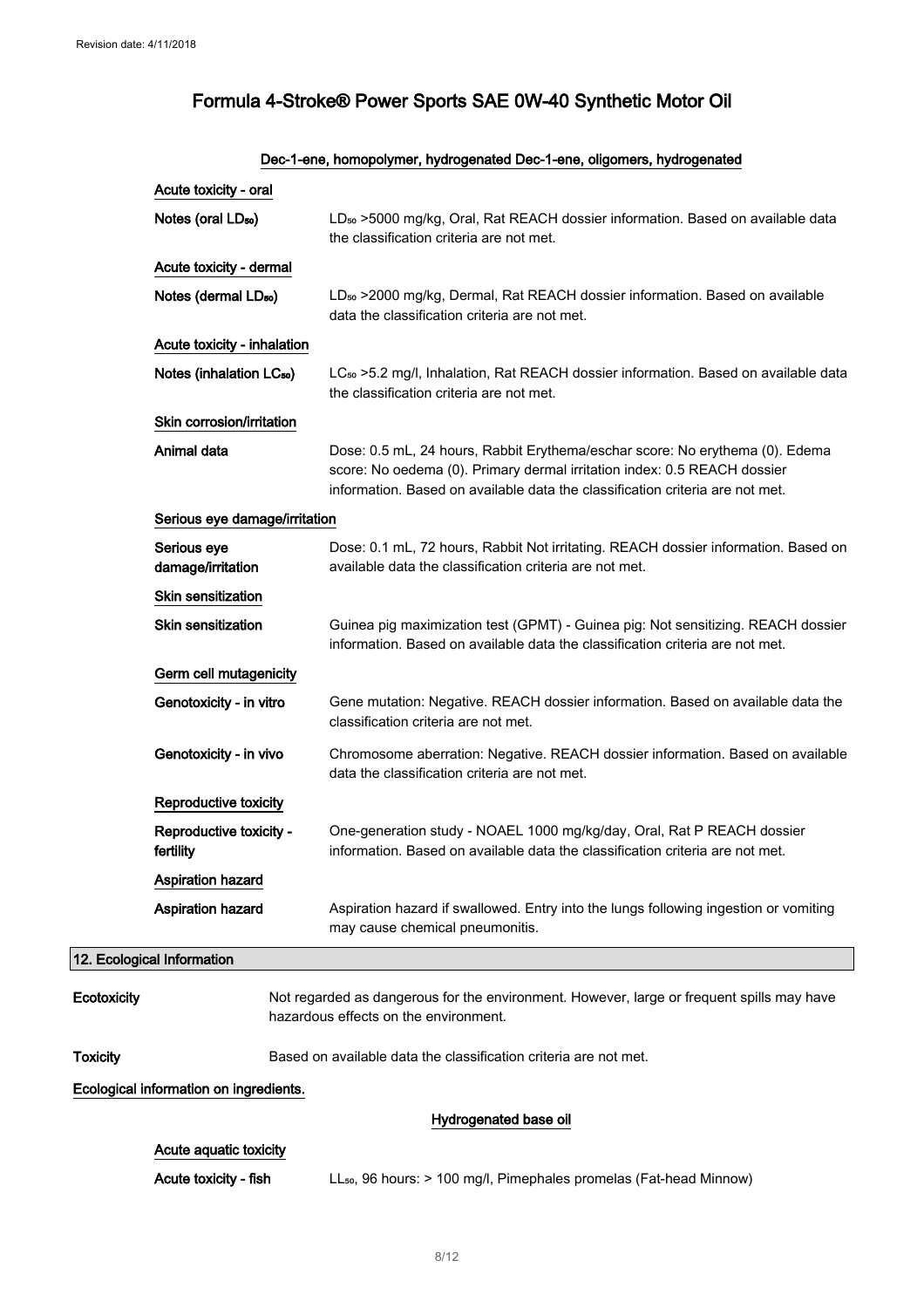| Acute toxicity - aguatic<br>invertebrates | EL <sub>50</sub> , 48 hours: > 10000 mg/l, Daphnia magna    |
|-------------------------------------------|-------------------------------------------------------------|
| Acute toxicity - aquatic<br>plants        | NOEL, 72 hours: > 100 mg/l, Pseudokirchneriella subcapitata |

#### Dec-1-ene, homopolymer, hydrogenated Dec-1-ene, oligomers, hydrogenated

| <b>Toxicity</b>                                                              | Based on available data the classification criteria are not met. Aquatic toxicity is<br>unlikely to occur. |  |
|------------------------------------------------------------------------------|------------------------------------------------------------------------------------------------------------|--|
| Acute aquatic toxicity                                                       |                                                                                                            |  |
| Acute toxicity - fish                                                        | LL <sub>50</sub> , 96 hours: >1000 mg/l, Oncorhynchus mykiss (Rainbow trout)                               |  |
| Acute toxicity - aquatic<br>invertebrates                                    | EL <sub>50</sub> , 48 hours: >1000 mg/l, Daphnia magna                                                     |  |
| Acute toxicity - aquatic<br>plants                                           | EL <sub>50</sub> , 72 hours: >1000 mg/l, Selenastrum capricornutum                                         |  |
| Acute toxicity -<br>microorganisms                                           | NOEC, 28 days: 2 mg/l, Activated sludge                                                                    |  |
| Chronic aquatic toxicity                                                     |                                                                                                            |  |
| Chronic toxicity - aquatic<br>invertebrates                                  | NOELR, 21 days: 125 mg/l, Daphnia magna                                                                    |  |
| Persistence and degradability                                                |                                                                                                            |  |
| Persistence and degradability The degradability of the product is not known. |                                                                                                            |  |
| Ecological information on ingredients.                                       |                                                                                                            |  |
|                                                                              | Hydrogenated base oil                                                                                      |  |
| Biodegradation                                                               | Water - Degradation 31: 28 days<br>Inherently biodegradable.                                               |  |
| Dec-1-ene, homopolymer, hydrogenated Dec-1-ene, oligomers, hydrogenated      |                                                                                                            |  |
| Persistence and<br>degradability                                             | Not readily biodegradable.                                                                                 |  |
| Biodegradation                                                               | Water - Degradation 2%: 28 days                                                                            |  |
| <b>Bioaccumulative potential</b>                                             |                                                                                                            |  |

Bio-Accumulative Potential No data available on bioaccumulation.

Partition coefficient Not available.

Ecological information on ingredients.

### Dec-1-ene, homopolymer, hydrogenated Dec-1-ene, oligomers, hydrogenated

**Partition coefficient** log Pow: >6.5

Mobility in soil

Mobility Mobility No data available.

Ecological information on ingredients.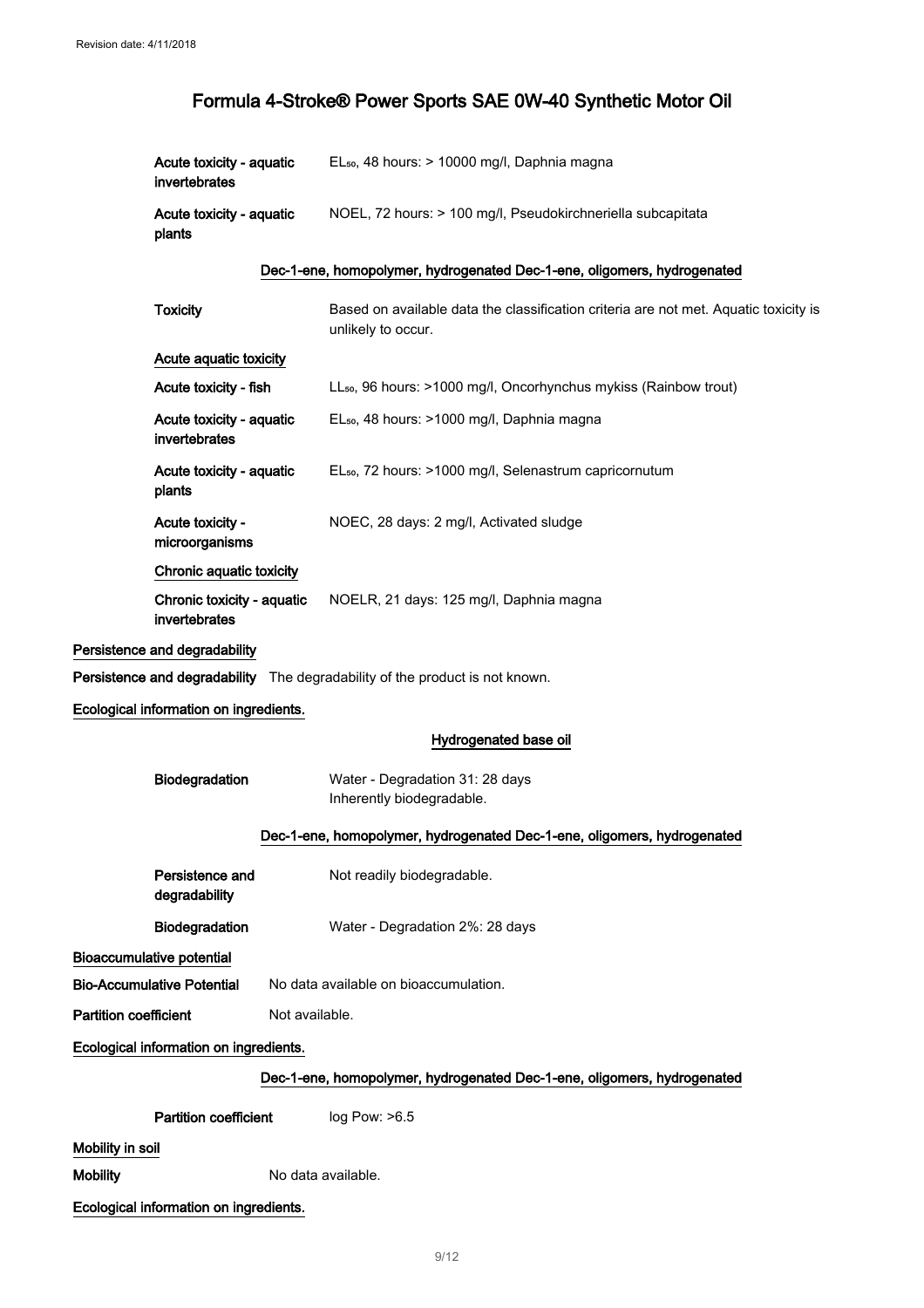# Dec-1-ene, homopolymer, hydrogenated Dec-1-ene, oligomers, hydrogenated Mobility The product is insoluble in water. Surface tension 27-29 mN/m @ 20°C Other adverse effects Other adverse effects None known. 13. Disposal considerations Waste treatment methods General information The generation of waste should be minimized or avoided wherever possible. Reuse or recycle products wherever possible. This material and its container must be disposed of in a safe way. Disposal of this product, process solutions, residues and by-products should at all times comply with the requirements of environmental protection and waste disposal legislation and any local authority requirements. Disposal methods Dispose of surplus products and those that cannot be recycled via a licensed waste disposal contractor. Waste packaging should be collected for reuse or recycling. Incineration or landfill should only be considered when recycling is not feasible. Waste should not be disposed of untreated to the sewer unless fully compliant with the requirements of the local water authority. 14. Transport information General The product is not covered by international regulations on the transport of dangerous goods (IMDG, IATA, DOT, TDG). UN Number Not applicable. UN proper shipping name Not applicable. Transport hazard class(es) Transport labels No transport warning sign required. Packing group Not applicable. Environmental hazards Environmentally Hazardous Substance No. Special precautions for user Not applicable. DOT TIH Zone Not applicable. Transport in bulk according to Not applicable. Annex II of MARPOL 73/78 and the IBC Code

15. Regulatory information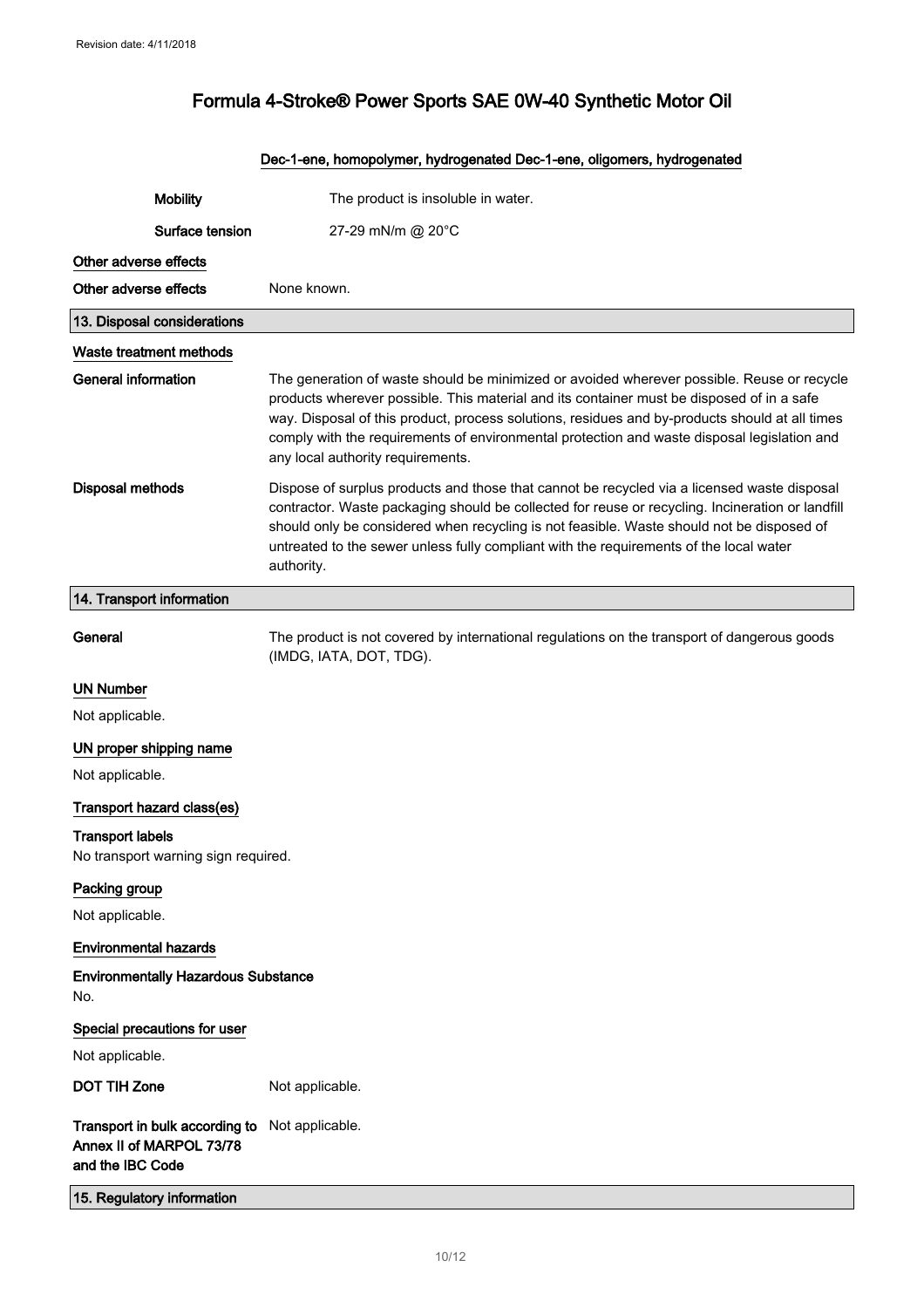| <b>Regulatory References</b> | OSHA Hazard Communication Standard 29 CFR §1910.1200 Hazardous Products Regulation |
|------------------------------|------------------------------------------------------------------------------------|
|                              | (SOR/2015-17) Transportation of Dangerous Goods Regulations -SOR/2015-100.         |

### US Federal Regulations

#### SARA Section 302 Extremely Hazardous Substances Tier II Threshold Planning Quantities

None of the ingredients are listed or exempt.

#### CERCLA/Superfund, Hazardous Substances/Reportable Quantities (EPA)

None of the ingredients are listed or exempt.

#### SARA Extremely Hazardous Substances EPCRA Reportable Quantities

None of the ingredients are listed or exempt.

#### SARA 313 Emission Reporting

The following ingredients are listed or exempt:

Phosphorodithioic acid, O,O-di-C1-14-alkyl esters, zinc salts 1.0 %

Dec-1-ene, homopolymer, hydrogenated Dec-1-ene, oligomers, hydrogenated 1.0 %

### CAA Accidental Release Prevention

None of the ingredients are listed or exempt.

SARA (311/312) Hazard Categories None of the ingredients are listed or exempt.

#### OSHA Highly Hazardous Chemicals

None of the ingredients are listed or exempt.

### US State Regulations

California Proposition 65 Carcinogens and Reproductive Toxins None of the ingredients are listed or exempt.

#### California Air Toxics "Hot Spots" (A-I)

None of the ingredients are listed or exempt.

#### California Air Toxics "Hot Spots" (A-II)

None of the ingredients are listed or exempt.

## California Directors List of Hazardous Substances

None of the ingredients are listed or exempt.

#### Massachusetts "Right To Know" List

The following ingredients are listed or exempt:

Hydrogenated base oil

#### Rhode Island "Right To Know" List None of the ingredients are listed or exempt.

Minnesota "Right To Know" List

None of the ingredients are listed or exempt.

#### New Jersey "Right To Know" List

None of the ingredients are listed or exempt.